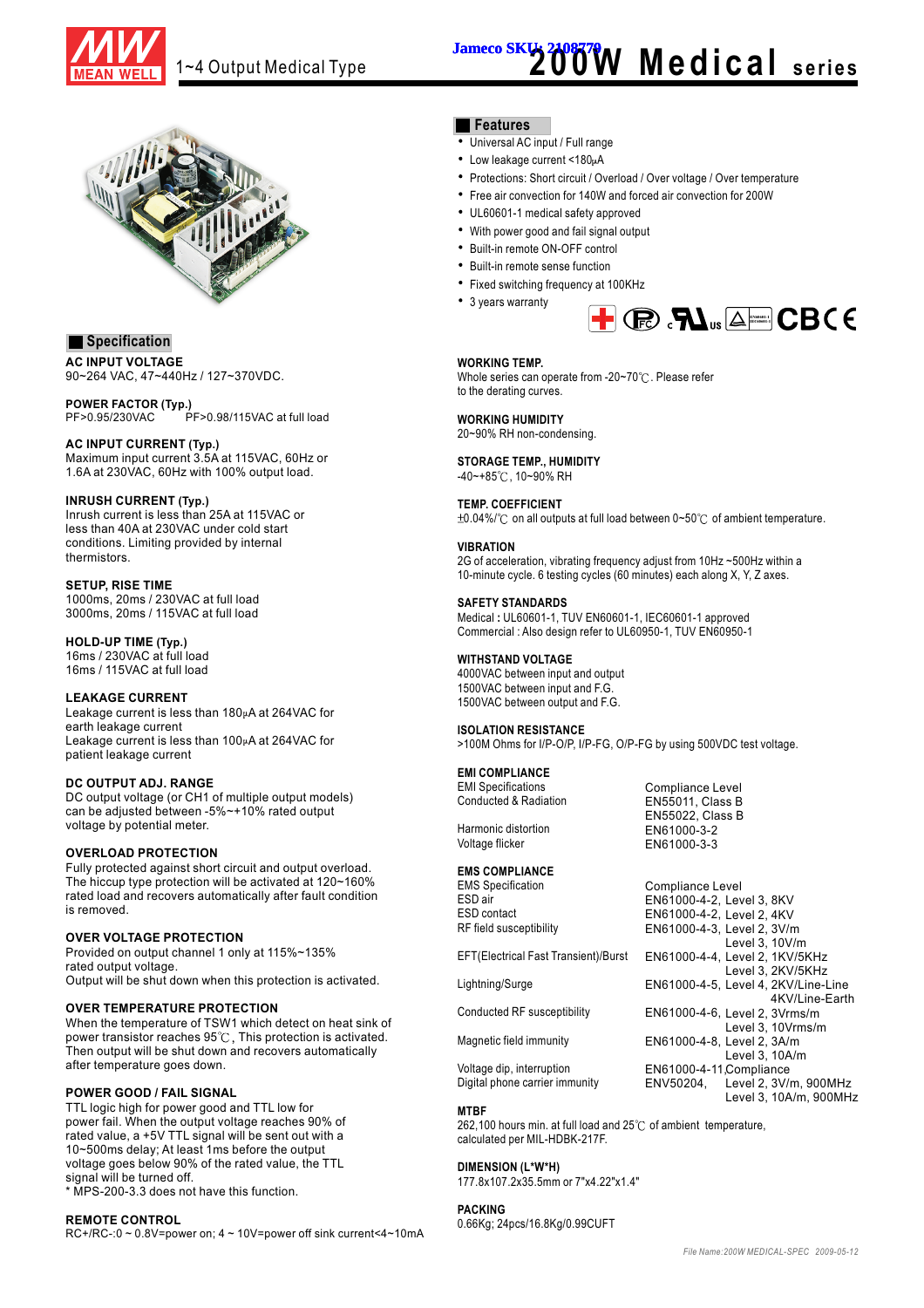

### 1~4 Output Medical Type **200W Medical series**

#### **Output Chart**

|                   | <b>OUTPUT CURRENT</b><br><b>OUTPUT</b><br><b>RATED</b> |                | <b>RIPPLE &amp; NOISE</b>     | <b>VOLTAGE</b>              | LINE                       | <b>LOAD</b>                                    |                    |                              |                   |                   |                             |
|-------------------|--------------------------------------------------------|----------------|-------------------------------|-----------------------------|----------------------------|------------------------------------------------|--------------------|------------------------------|-------------------|-------------------|-----------------------------|
| <b>MODEL</b>      | <b>VOLTAGE</b>                                         | <b>CURRENT</b> | <b>MINIMUM</b><br><b>LOAD</b> | <b>CONVECTION</b><br>(max.) | <b>WITH FAN</b><br>(25CFM) | <b>PEAK LOAD</b><br>WITH 25CFM FAN<br>(Note 4) | (Max.)<br>(Note 2) | <b>TOLERANCE</b><br>(Note 3) | <b>REGULATION</b> | <b>REGULATION</b> | <b>EFFICIENCY</b><br>(typ.) |
| MPS-200-3.3       | 3.3V                                                   | 40A            | 0A                            | 28A                         | 40A                        | 48A                                            | 80mVp-p            | ±2.0%                        | ±0.5%             | ±1.0%             | 77%                         |
| <b>MPS-200-5</b>  | 5V                                                     | 40A            | 0A                            | 28A                         | 40A                        | 48A                                            | 80mVp-p            | ±2.0%                        | ±0.5%             | ±1.0%             | 81%                         |
| MPS-200-12        | <b>12V</b>                                             | 16.7A          | 0A                            | 11.7A                       | 16.7A                      | 20A                                            | 100mVp-p           | $\pm 2.0\%$                  | $\pm$ 0.5%        | ±1.0%             | 84%                         |
| <b>MPS-200-15</b> | 15V                                                    | 13.4A          | 0A                            | 9.4A                        | 13.4A                      | 16A                                            | 100mVp-p           | ±2.0%                        | $±0.5\%$          | ±1.0%             | 85%                         |
| MPS-200-24        | 24 V                                                   | 8.4A           | 0A                            | 5.9A                        | 8.4A                       | 10A                                            | 150mVp-p           | ±1.0%                        | $\pm$ 0.5%        | ±1.0%             | 86%                         |
| MPS-200-48        | 48V                                                    | 4.2A           | 0A                            | 3A                          | 4.2A                       | 5Α                                             | 200mVp-p           | ±1.0%                        | $±0.5\%$          | ±1.0%             | 87%                         |
| <b>MPD-200A</b>   | 5V                                                     | 20A            | 4А                            | 15A                         | 20A                        | 24A                                            | 80mVp-p            | ±2.0%                        | ±0.5%             | ±1.0%             | 82%                         |
|                   | <b>12V</b>                                             | 8Α             | 0.8A                          | 5.4A                        | 8Α                         | 9.6A                                           | 120mVp-p           | $+8,-5%$                     | ±1.0%             | ±4.0%             |                             |
| <b>MPD-200B</b>   | 5V                                                     | 20A            | 4А                            | 15A                         | 20A                        | 24A                                            | 80mVp-p            | ±2.0%                        | ±0.5%             | ±1.0%             | 83%                         |
|                   | <b>24V</b>                                             | 4A             | 0.4A                          | 2.7A                        | 4A                         | 4.8A                                           | 180mVp-p           | $\pm$ 6.5%                   | $±1.0\%$          | $+4,-6%$          |                             |
| <b>MPT-200A</b>   | 5٧                                                     | 20A            | 4А                            | 15A                         | 20A                        | 24A                                            | 80mVp-p            | ±2.0%                        | $\pm$ 0.5%        | ±1.0%             |                             |
|                   | <b>12V</b>                                             | 7.5A           | 0.8A                          | 5Α                          | 7.5A                       | 9Α                                             | 120mVp-p           | ±8.0%                        | ±1.0%             | ±5.0%             | 80%                         |
|                   | $-5V$                                                  | 2Α             | 0A                            | 1A                          | 2A                         | 2.4A                                           | 80mVp-p            | ±5.0%                        | ±0.5%             | ±1.0%             |                             |
| <b>MPT-200B</b>   | 5٧                                                     | 20A            | 4А                            | 15A                         | 20A                        | 24A                                            | 80mVp-p            | ±2.0%                        | ±0.5%             | $±1.0\%$          |                             |
|                   | 12V                                                    | 6A             | 0.6A                          | 4.4A                        | 6A                         | 7.2A                                           | $120mVp-p$         | ±8.0%                        | ±1.0%             | ±5.0%             | 80%                         |
|                   | $-12V$                                                 | 2A             | 0A                            | 1A                          | 2A                         | 2.4A                                           | 80mVp-p            | ±5.0%                        | $\pm$ 0.5%        | ±1.0%             |                             |
| <b>MPT-200C</b>   | 5V                                                     | 20A            | 4А                            | 15A                         | 20A                        | 24A                                            | 80mVp-p            | $\pm 2.0\%$                  | $±0.5\%$          | ±1.0%             | 80%                         |
|                   | <b>15V</b>                                             | 4.7A           | 0.5A                          | 3.3A                        | 4.7A                       | 5.6A                                           | 150mVp-p           | ±8.0%                        | ±1.0%             | ±5.0%             |                             |
|                   | -15V                                                   | 2Α             | 0A                            | 1Α                          | 2A                         | 2.4A                                           | 80mVp-p            | $±5.0\%$                     | ±0.5%             | ±1.0%             |                             |
| <b>MPT-200D</b>   | 5٧                                                     | 20A            | 4А                            | 15A                         | 20A                        | 24A                                            | 80mVp-p            | $\pm 2.0\%$                  | $\pm$ 0.5%        | ±1.0%             |                             |
|                   | <b>24V</b>                                             | 3A             | 0.3A                          | 2.2A                        | 3A                         | 3.6A                                           | 180mVp-p           | ±8.0%                        | ±1.0%             | ±5.0%             | 81%                         |
|                   | <b>12V</b>                                             | 2A             | 0A                            | 1A                          | 2A                         | 2.4A                                           | 80mVp-p            | $±5.0\%$                     | $±0.5\%$          | ±1.0%             |                             |
| <b>MPQ-200B</b>   | 5٧                                                     | 15A            | 3A                            | 12A                         | 15A                        | 18A                                            | 80mVp-p            | $\pm 2.0\%$                  | ±0.5%             | ±1.0%             |                             |
|                   | 12V                                                    | 7A             | 0.7A                          | 5.3A                        | <b>7A</b>                  | 8.4A                                           | 120mVp-p           | $±8.0\%$                     | ±1.0%             | ±5.0%             |                             |
|                   | 5۷                                                     | 2Α             | 0A                            | 1A                          | 2A                         | 2.4A                                           | 80mVp-p            | ±5.0%                        | $\pm$ 0.5%        | ±1.0%             | 78%                         |
|                   | $-12V$                                                 | 2A             | 0A                            | <b>1A</b>                   | 2A                         | 2.4A                                           | 80mVp-p            | ±5.0%                        | ±0.5%             | ±1.0%             |                             |
| <b>MPQ-200C</b>   | 5٧                                                     | 15A            | 3A                            | 12A                         | 15A                        | 18A                                            | 80mVp-p            | $\pm 2.0\%$                  | $\pm$ 0.5%        | ±1.0%             |                             |
|                   | <b>15V</b>                                             | 5Α             | 0.5A                          | 4A                          | 5Α                         | 6A                                             | $150mVp-p$         | $\pm$ 6.0%                   | ±1.0%             | ±5.0%             | 78%                         |
|                   | $-5V$                                                  | 2A             | 0A                            | $1A$                        | 2A                         | 2.4A                                           | 80mVp-p            | $\pm 5.0\%$                  | $\pm 0.5\%$       | ±1.0%             |                             |
|                   | $-15V$                                                 | $2\mathsf{A}$  | $0\mbox{\AA}$                 | $1A$                        | $2A$                       | 2.4A                                           | 80mVp-p            | ±5.0%                        | $\pm 0.5\%$       | $\pm 1.0\%$       |                             |
| <b>MPQ-200D</b>   | $5\mathrm{V}$                                          | 15A            | 3Α                            | 12A                         | 15A                        | 18A                                            | 80mVp-p            | ±2.0%                        | ±0.5%             | $±1.0\%$          | 79%                         |
|                   | <b>24V</b>                                             | 3A             | 0.3A                          | 2.3A                        | $3A$                       | 3.6A                                           | 180mVp-p           | ±8.0%                        | ±1.0%             | ±5.0%             |                             |
|                   | <b>12V</b>                                             | 2A             | 0A                            | 1A                          | 2A                         | 2.4A                                           | 80mVp-p            | $\pm 5.0\%$                  | ±0.5%             | ±1.0%             |                             |
|                   | $-12V$                                                 | 2A             | 0A                            | $1A$                        | 2A                         | 2.4A                                           | 80mVp-p            | $±5.0\%$                     | ±0.5%             | ±1.0%             |                             |
| <b>MPQ-200F</b>   | $5\mathrm{V}$                                          | 15A            | $3A$                          | 12A                         | 15A                        | 18A                                            | 80mVp-p            | ±2.0%                        | $\pm 0.5\%$       | ±1.0%             |                             |
|                   | 24V                                                    | 2.7A           | 0.3A                          | 2.1A                        | 2.7A                       | 3.3A                                           | 180mVp-p           | ±8.0%                        | ±1.0%             | ±5.0%             | 81%                         |
|                   | $15V$                                                  | $2A$           | $0\mbox{\AA}$                 | $1A$                        | $2A$                       | 2.4A                                           | 80mVp-p            | $\pm 5.0\%$                  | $\pm 0.5\%$       | $\pm 1.0\%$       |                             |
|                   | $-15V$                                                 | $2\mathsf{A}$  | $0\mbox{\AA}$                 | $1A$                        | $2\mathsf{A}$              | $2.4A$                                         | 80mVp-p            | $\pm 5.0\%$                  | ±0.5%             | $\pm 1.0\%$       |                             |

Notes : 1. All parameters NOT specially mentioned are measured at 230VAC input, rated load and 25<sup>°</sup>C of ambient temperature.

2. Ripple & noise are measured at 20MHz of bandwidth by using a 12" twisted pair-wire terminated with a 0.1µf & 47µf parallel capacitor.

3. Tolerance : includes set up tolerance, line regulation and load regulation.

4. 33% Duty cycle maximum within every 30 seconds. Average output power should not exceed the rated power.

5. The power supply is considered a component which will be installed into a final equipment. The final equipment must be re-confirmed that it still meets EMC directives.

6. Derating may be needed under low input voltages. Please check the derating curve for more details.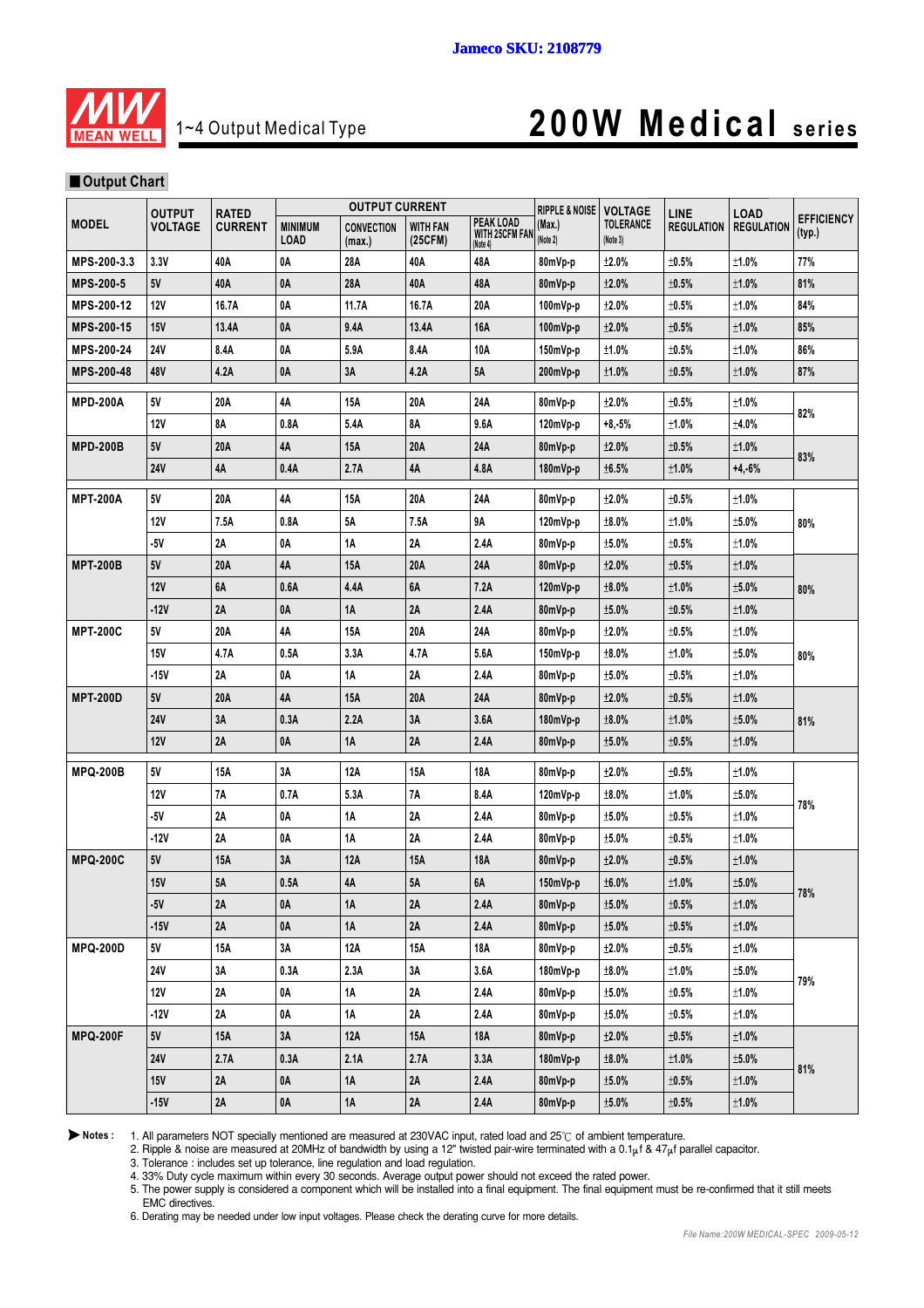

## 1~4 Output Medical Type **200W Medical series**

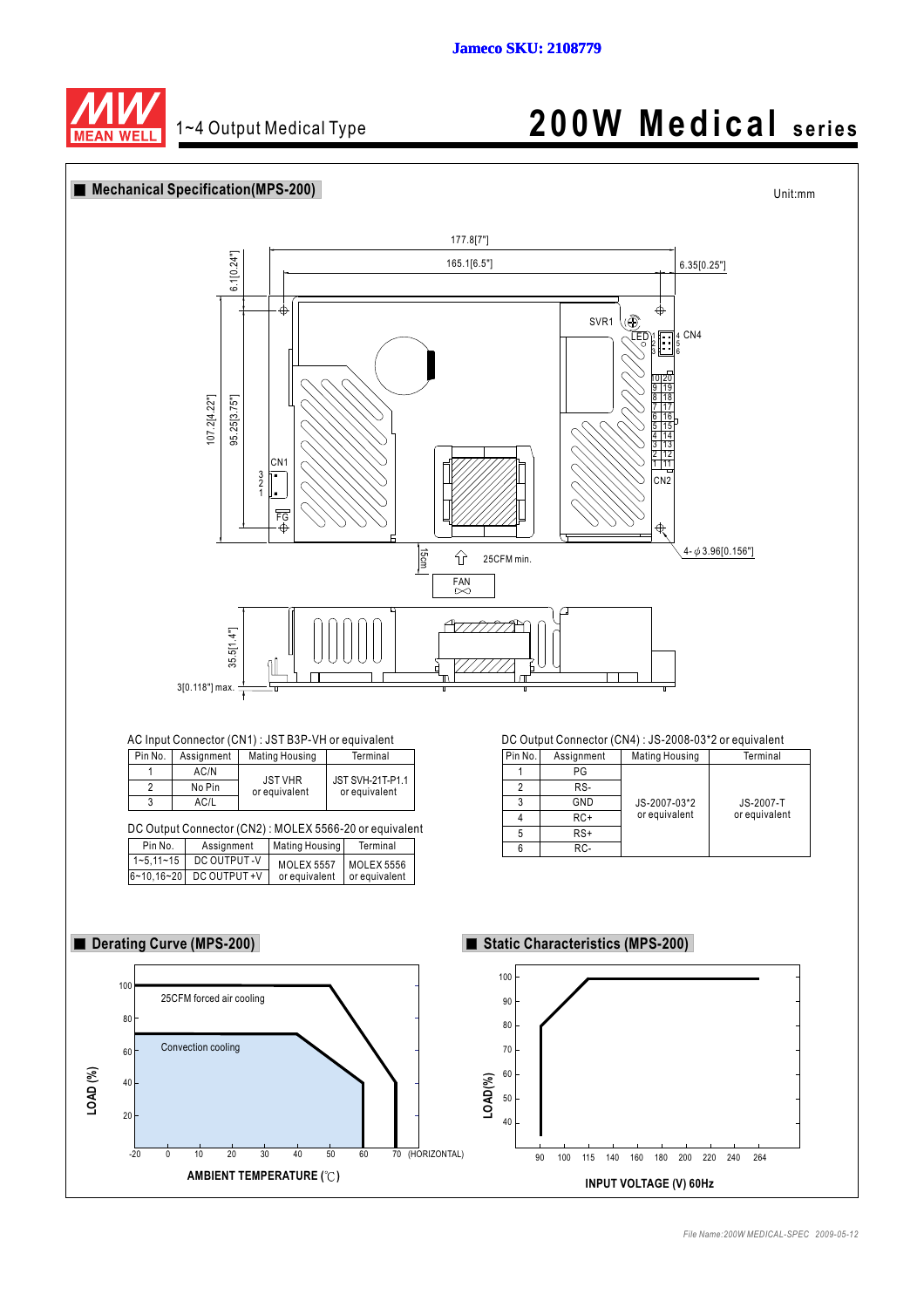

### **MODEL: MPQ-200B**

#### **OUTPUT FUNCTION TEST**

| <b>NO</b>      | <b>TEST ITEM</b>                   | <b>SPECICATION</b>                                                                                      | <b>TEST CONDITION</b>                                                                         | <b>RESULT</b>                                                         |                                                                                                                   | <b>VERDICT</b> |
|----------------|------------------------------------|---------------------------------------------------------------------------------------------------------|-----------------------------------------------------------------------------------------------|-----------------------------------------------------------------------|-------------------------------------------------------------------------------------------------------------------|----------------|
| $\mathbf{1}$   | <b>RIPPLE &amp; NOISE</b>          | V1: 80<br>mVp-p (Max)<br>V2: 120<br>mVp-p (Max)<br>V3: 80<br>mVp-p (Max)<br>V3: 80<br>mVp-p (Max)       | I/P: 230VAC<br>O/P:FULL LOAD<br>Ta: $25^{\circ}$ C                                            | $V1$ :<br>$V2$ :<br>V3:<br>$V4$ :                                     | 30<br>mVp-p (Max)<br>52<br>mVp-p (Max)<br>8<br>mVp-p (Max)<br>8<br>mVp-p (Max)                                    | P              |
| $\overline{2}$ | OUTPUT VOLTAGE<br>ADJUST RANGE     | CH1: 4.75 V ~ 5.5 V                                                                                     | I/P: 230 VAC<br>I/P: 115 VAC<br>O/P:MIN LOAD<br>Ta: $25^{\circ}$ C                            | $V -$<br>4.62<br>4.62<br>$V -$                                        | 5.94<br><b>V/230 VAC</b><br><b>V/115 VAC</b><br>5.94                                                              | P              |
| $\mathbf{3}$   | OUTPUT VOLTAGE<br><b>TOLERANCE</b> | $V1: 2 % -2 % (Max)$<br>V2: $8\% - 8\%$ (Max)<br>V3: 5 % $\sim$ -5 % (Max)<br>V4: 5 % ~ - 5 % (Max)     | I/P: 115 VAC / 264 VAC<br>O/P:FULL/ MIN LOAD<br>Ta: $25^{\circ}$ C                            | $V1$ :<br>0.2<br>5.6<br>V2:<br>V3:<br>0.15<br>$V4$ :<br>0.05          | $\%$<br>$\%$ ~<br>$-0.2$<br>$\%$ ~<br>$-5.6$<br>%<br>$\%$ ~<br>$-0.15$<br>%<br>$\%$ ~<br>$-0.05$<br>%             | P              |
| 4              | LINE REGULATION                    | V1: 0.5 % ~ - 0.5 % (Max)<br>$V2: 1 % -1 % (Max)$<br>V3: 0.5 %~ -0.5 % (Max)<br>V4: 0.5 %~ -0.5 % (Max) | I/P: 115 VAC ~ 264 VAC<br>O/P:FULL LOAD<br>Ta: $25^{\circ}$ C                                 | $\mathbf 0$<br>$V1$ :<br>$V2$ :<br>0<br>V3:<br>0.15<br>$V4$ :<br>0.05 | $\%$ ~<br>$\mathbf{0}$<br>$\%$<br>$\%$ ~<br>%<br>$\mathbf 0$<br>$\%$ ~<br>$-0.15$<br>%<br>$-0.05$<br>%<br>$\%$ ~  | P              |
| 5              | <b>LOAD REGULATION</b>             | $V1: 1 % -1 % (Max)$<br>V2: $5\% - 5\%$ (Max)<br>$V3: 1 % -1 % (Max)$<br>$V4: 1 % - 1 % (Max)$          | I/P: 230 VAC<br>O/P:FULL ~MIN LOAD<br>Ta: $25^{\circ}$ C                                      | $V1$ :<br>$\overline{0}$<br>V2:<br>1.8<br>V3:<br>0.4<br>V4:<br>0.05   | $\%$<br>$\%$ ~<br>$\overline{0}$<br>$-0.5$<br>%<br>$\%$ ~<br>$-0.4$<br>$\%$ ~<br>%<br>$-0.05$<br>%<br>$\%$ ~      | P              |
| 6              | <b>CROSS REGULATION</b>            | $V1: 1 % - 1 % (Max)$<br>V2: $5\% - 5\%$ (Max)<br>V3: 1 % ~ - 1 % (Max)<br>V4: 1 % - - 1 % (Max)        | I/P: 230 VAC<br>O/P: Testing O/P 60%LOAD<br>Other O/P 40%LOAD<br>Change<br>Ta: $25^{\circ}$ C | $\mathbf 0$<br>$V1$ :<br>V2:<br>3.1<br>V3:<br>0.13<br>0<br>V4:        | $\%$<br>$\%$ ~<br>$\overline{0}$<br>$-3.1$<br>%<br>$\%$ ~<br>$\%$ ~<br>$-0.13$<br>%<br>$\%$ ~<br>%<br>$\mathbf 0$ | P              |
| $\overline{7}$ | SET UP TIME                        | 230VAC:<br>1000<br>ms (Max)<br>115 VAC:<br>3000<br>ms (Max)                                             | I/P: 230 VAC<br>I/P: 115 VAC<br>O/P:FULL LOAD<br>Ta: $25^{\circ}$ C                           | 230VAC/<br>115VAC/                                                    | 698<br>ms<br>1884<br>ms                                                                                           | P              |
| 8              | <b>RISE TIME</b>                   | 230VAC:<br>20<br>ms (Max)<br>115VAC:<br>20<br>ms (Max)                                                  | I/P: 230 VAC<br>I/P: 115 VAC<br>O/P:FULL LOAD<br>Ta: $25^{\circ}$ C                           | 230VAC/<br>115VAC/                                                    | 16<br>ms<br>14<br>ms                                                                                              | P              |
| 9              | HOLD UP TIME                       | 230VAC:<br>16<br>ms(TYP)<br>115VAC: 16<br>ms (TYP)                                                      | I/P: 230 VAC<br>I/P: 115 VAC<br>O/P:FULL LOAD<br>Ta: $25^{\circ}$ C                           | 230VAC/<br>115VAC/                                                    | 18<br>ms<br>18.3<br>ms                                                                                            | P              |
| 10             | OVER/UNDERSHOOT TEST               | $< +5\%$                                                                                                | I/P: 230 VAC<br>O/P:FULL LOAD<br>Ta: $25^{\circ}$ C                                           | TEST:                                                                 | < 5<br>%                                                                                                          | P              |
| 11             | DYNAMIC LOAD                       | $V1$ :<br>1000<br>mVp-p                                                                                 | I/P: 230 VAC<br>O/P:FULL /Min LOAD<br>90%DUTY/1KHZ<br>Ta: $25^{\circ}$ C                      |                                                                       | 80<br>mVp-p                                                                                                       | P              |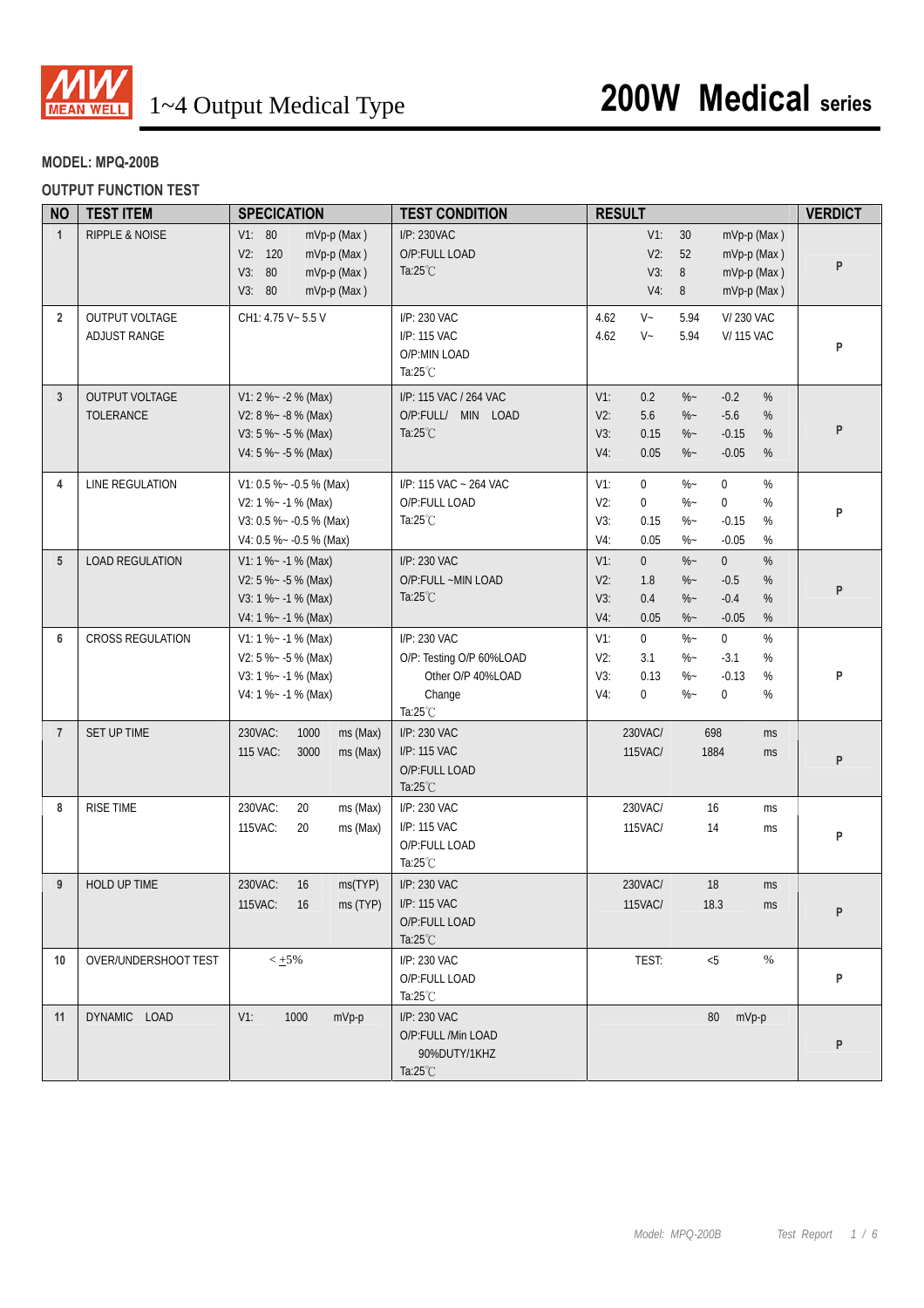

#### **INPUT FUNCTION TEST**

| <b>NO</b>      | <b>TEST ITEM</b>                                                                        | <b>SPECICATION</b>                                                      | <b>TEST CONDITION</b>                                                                                                                    | <b>RESULT</b>                                         | <b>VERDICT</b> |
|----------------|-----------------------------------------------------------------------------------------|-------------------------------------------------------------------------|------------------------------------------------------------------------------------------------------------------------------------------|-------------------------------------------------------|----------------|
| $\mathbf{1}$   | <b>INPUT VOLTAGE RANGE</b>                                                              | 90VAC~264 VAC)                                                          | <b>I/P:TESTING</b><br>O/P:FULL LOAD<br>Ta: $25^{\circ}$ C                                                                                | 75 V~264V                                             |                |
|                |                                                                                         |                                                                         | $I/P$ :<br>LOW-LINE-3V= 87 V<br>HIGH-LINE+15%=300 V<br>O/P:FULL/MIN LOAD<br>ON: 30 Sec. OFF: 30 Sec 10MIN<br>(AC POWER ON/OFF NO DAMAGE) | <b>TEST: OK</b>                                       | P              |
| $\overline{2}$ | <b>INPUT FREQUENCY RANGE</b>                                                            | 47HZ ~440HZ<br>NO DAMAGE OSC                                            | I/P: 90 VAC ~ 264 VAC<br>O/P:FULL~MIN LOAD<br>Ta: $25^{\circ}$ C                                                                         | <b>TEST: OK</b>                                       | P              |
| 3              | POWER FACTOR                                                                            | 0.95/230 VAC(TYP)<br>0.98/1150 VAC(TYP)                                 | I/P: 230 VAC<br>I/P: 115 VAC<br>O/P:FULL LOAD<br>Ta: $25^{\circ}$ C                                                                      | PF= 0.97 /230 VAC.<br>PF= 0.99 /115 VAC               | P              |
| 4              | <b>EFFICIENCY</b>                                                                       | 78% (TYP)                                                               | $I/P: 230$ VAC<br>O/P:FULL LOAD<br>Ta: $25^{\circ}$ C                                                                                    | 79.2%                                                 | P              |
| 5              | <b>INPUT CURRENT</b>                                                                    | A (TYP)<br>230V/<br>1.6<br>$115$ V/<br>A (TYP)<br>3.5                   | I/P: 230 VAC<br>I/P: 115 VAC<br>O/P:FULL LOAD<br>Ta: $25^{\circ}$ C                                                                      | A/230 VAC<br>1.14<br>$=$<br>2.33<br>A/ 115 VAC<br>$=$ | P              |
| 6              | <b>INRUSH CURRENT</b>                                                                   | A(TYP)<br>230V/<br>40<br>115V/<br>A (TYP)<br>25<br><b>COLD START</b>    | I/P: 230 VAC<br>I/P: 115 VAC<br>O/P:FULL LOAD<br>Ta: $25^{\circ}$ C                                                                      | 29.5<br>A/ 230 VAC<br>$=$<br>18<br>A/ 115 VAC<br>$=$  | P              |
| $\overline{7}$ | LEAKAGE CURRENT<br>For earth leakage current<br>a.<br>For patient leakage current<br>b. | uA / 264 VAC<br>a <sub>1</sub><br>< 180<br>uA / 264 VAC<br>$b$<br>< 100 | I/P: 264 VAC<br>O/P:Min LOAD<br>Ta: $25^{\circ}$ C                                                                                       | 67.9<br>uA<br>a.<br>58<br>$b$ .<br>uA                 | P              |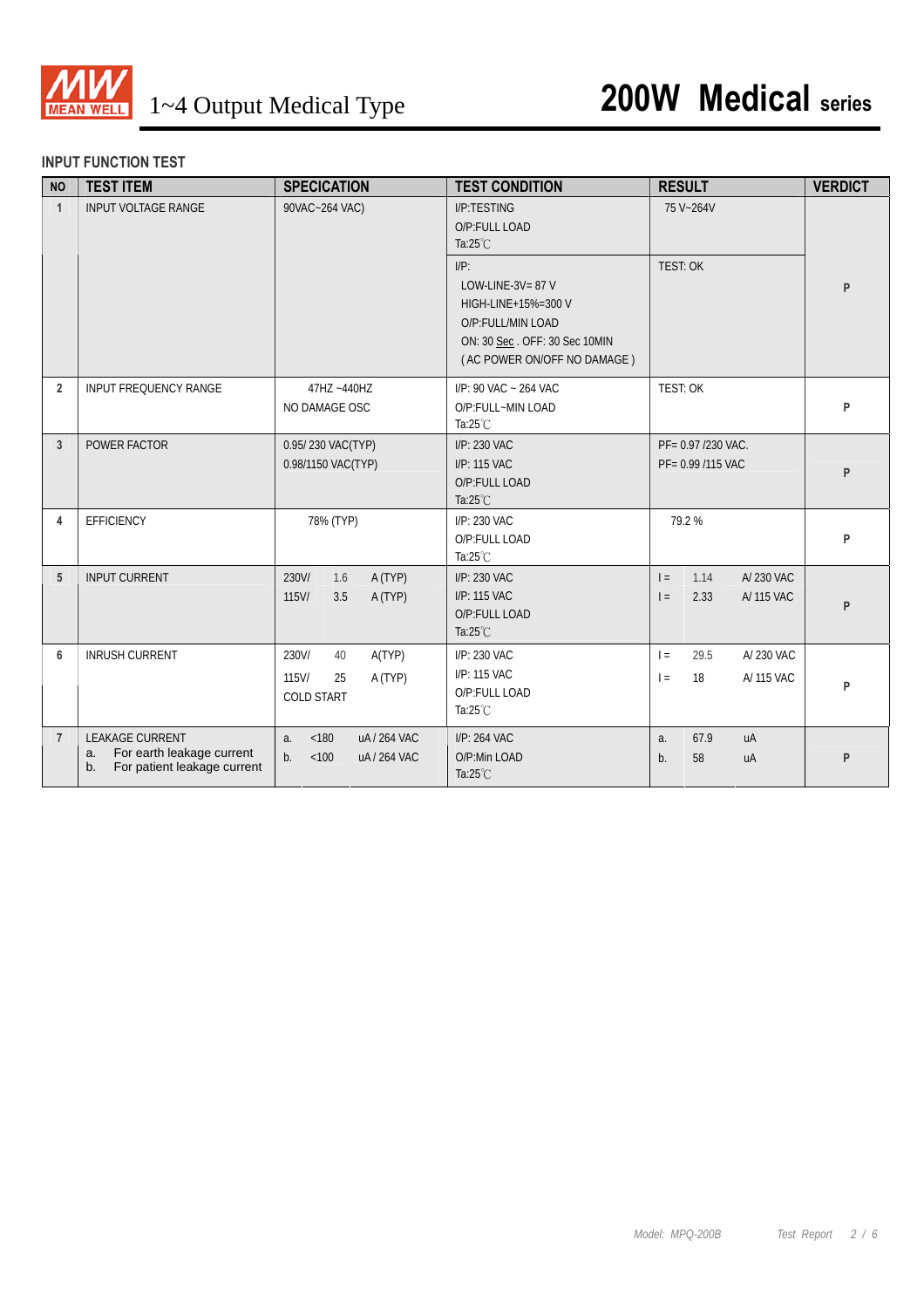

#### **PROTECTION FUNCTION TEST**

| <b>NO</b>      | <b>TEST ITEM</b>           | <b>SPECICATION</b>                                    | <b>TEST CONDITION</b>                                             | <b>RESULT</b>                                                                                          | <b>VERDICT</b> |
|----------------|----------------------------|-------------------------------------------------------|-------------------------------------------------------------------|--------------------------------------------------------------------------------------------------------|----------------|
|                | OVER LOAD PROTECTION       | 120 %~ 160 %                                          | I/P: 230 VAC<br>I/P: 115 VAC<br>O/P:TESTING<br>Ta: $25^{\circ}$ C | 135 %/230 VAC<br>135 %/ 115 VAC<br>Hiccup Mode                                                         |                |
| $\overline{2}$ | OVER VOLTAGE PROTECTION    | CH1: 5.75 V ~ 6.75 V                                  | $I/P: 230$ VAC<br>I/P: 115 VAC<br>O/P:MIN LOAD<br>Ta:25 $°C$      | 5.95 V/ 230 VAC<br>5.95 V/ 115 VAC<br>Shunt down Re- power ON                                          | P              |
| 3              | OVER TEMPERATURE ROTECTION | SPEC:<br>TSW1: $95 + 5^{\circ}$ C O.T.P.<br>NO DAMAGE | I/P: 230 VAC<br>O/P:FULL LOAD                                     | O.T.P. Active<br>Shut down o/p voltage, recovers<br>automatically<br>after<br>temperature<br>goes down | P              |
| 4              | SHORT PROTECTION           | SHORT EVERY OUTPUT<br>1 HOUR NO DAMAGE                | $I/P: 264$ VAC<br>O/P:FULL LOAD<br>Ta: $25^{\circ}$ C             | NO DAMAGE<br>Hiccup Mode                                                                               | D              |

#### **CONTROL FUNCTION TEST**

| <b>NO</b>      | <b>TEST ITEM</b>    | <b>SPECICATION</b>                                               | <b>TEST CONDITION</b>                                                 | <b>RESULT</b>                                          | <b>VERDICT</b> |
|----------------|---------------------|------------------------------------------------------------------|-----------------------------------------------------------------------|--------------------------------------------------------|----------------|
|                | REMOTE CONTROL      | $Rc+$ / $Rc-$<br>$0V - 0.8V$<br>POWER ON<br>POWER OFF<br>4V~ 10V | $I/P: 230$ VAC<br>O/P:FULL LOAD<br>Ta:25 $°C$                         | $0V - 2.5V$<br>POWER ON<br>$2.6 V - 10 V$<br>POWER OFF | P              |
| $\overline{2}$ | POWER GOOD SIGNAL   | DELAY 10ms ~ 500ms                                               | I/P: 230 VAC<br>$I/P: 115$ VAC<br>O/P:FULL LOAD<br>Ta: $25^{\circ}$ C | 296 ms/ 230 VAC<br>296 ms/ 115 VAC                     | P              |
| 3              | POWER FAIL SIGNAL   | 1 <sub>ms</sub><br>$\geq$                                        | I/P: 230 VAC<br>I/P: 115 VAC<br>O/P:FULL LOAD<br>Ta: $25^{\circ}$ C   | 5 ms/ 230 VAC<br>5 ms/ 115 VAC                         | P              |
| 4              | <b>REMOTE SENSE</b> | >0.25V                                                           | $I/P: 230$ VAC<br>O/P:FULL LOAD<br>Ta: $25^{\circ}$ C                 | >0.25                                                  | P              |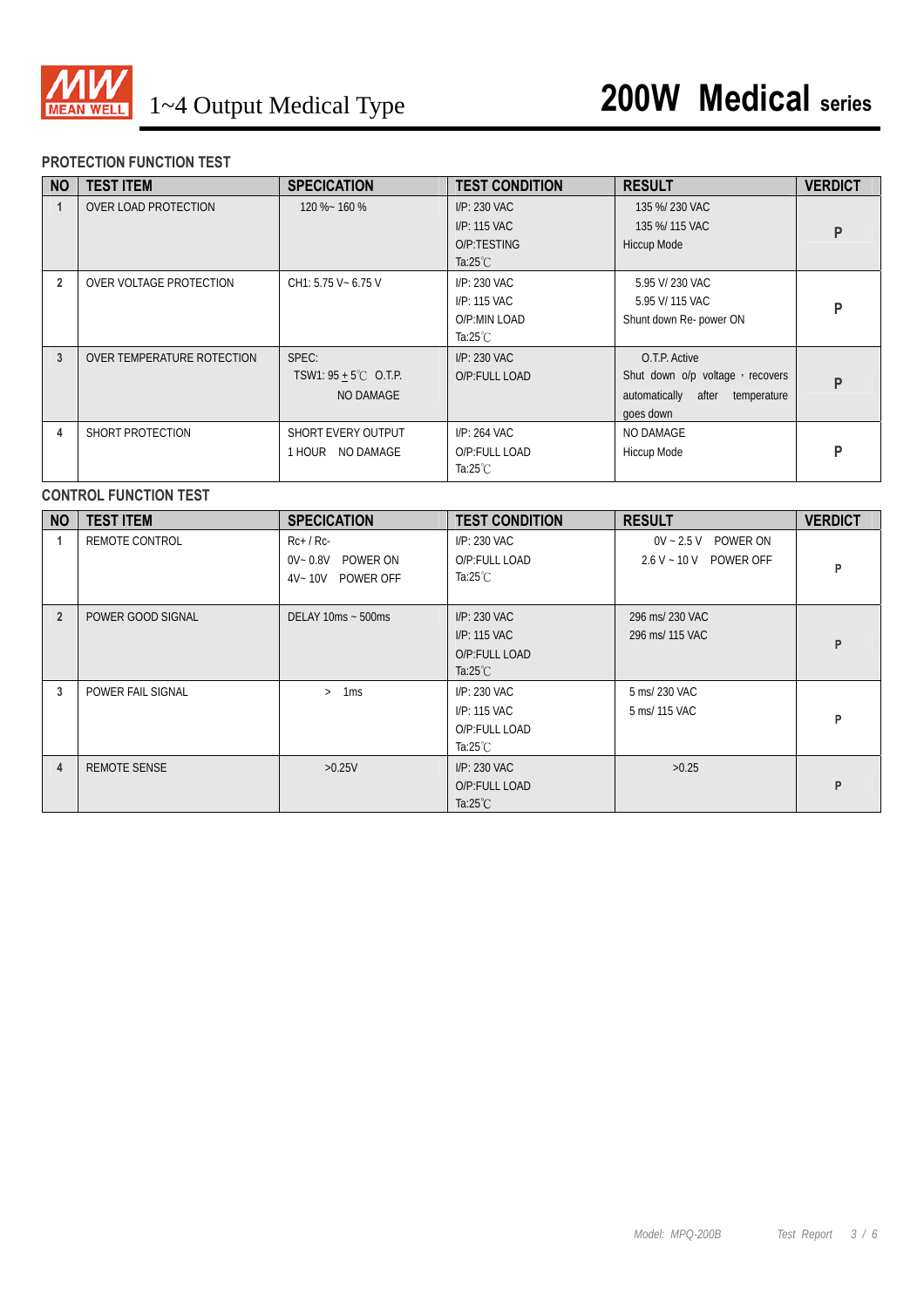

#### **ENVIRONMENT TEST**

| <b>NO</b>      | <b>TEST ITEM</b>       | <b>SPECICATION</b>                        | <b>TEST CONDITION</b>                  | <b>RESULT</b>             |                       | <b>VERDICT</b> |
|----------------|------------------------|-------------------------------------------|----------------------------------------|---------------------------|-----------------------|----------------|
| $\mathbf{1}$   | TEMPERATURE RISE TEST  | MODEL: MPQ-200B WITH FAN                  |                                        |                           |                       |                |
|                |                        | 1. ROOM AMBIENT BURN-IN: 2HRS             |                                        |                           |                       |                |
|                |                        |                                           | I/P: 230VAC O/P: FULL LOAD Ta= 28.8 °C |                           |                       |                |
|                |                        | 2. HIGH AMBIENT BURN-IN: 2HRS             |                                        |                           |                       |                |
|                |                        |                                           | I/P: 230VAC O/P: FULL LOAD Ta= 50.7 °C |                           |                       |                |
|                |                        |                                           |                                        |                           |                       |                |
|                |                        |                                           |                                        | ROOM AMBIENT HIGH AMBIENT |                       |                |
|                |                        | <b>NO</b><br>Position                     | P/N                                    | Ta= $28.8^{\circ}$ C      | Ta= 50.7 $^{\circ}$ C |                |
|                |                        | LF <sub>2</sub><br>$\mathbf{1}$           | LF-104                                 | $52.5^{\circ}$ C          | 74.5℃                 |                |
|                |                        | D <sub>23</sub><br>2                      | 31DF6 3A/600V                          | 38.2°C                    | 60.1°C                |                |
|                |                        | Q20<br>3                                  | IRFP450 14A/500V                       | 45.7°C                    | 68.0°C                |                |
|                |                        | T1 COIL<br>$\overline{4}$                 | TF-1171                                | 45.3°C                    | 66.3°C                |                |
|                |                        | D <sub>100</sub><br>5                     | SBL3040PT 30A/40V LT                   | 80.3°C                    | 100.6°C               | P              |
|                |                        | D <sub>200</sub><br>6                     | S20LC20U 20A/200V SHI                  | 57.9°C                    | 79.1°C                |                |
|                |                        | D300<br>$\tau$                            | F10SC6 10A/60V SHI                     | 57.9°C                    | 78.8°C                |                |
|                |                        | <b>RG70</b><br>8                          | R05PI 3A/35V KEC                       | 58.6°C                    | 79.3°C                |                |
|                |                        | BD <sub>1</sub><br>9                      | D3SB60 4A/600V SHI                     | 48.4°C                    | 71.8°C                |                |
|                |                        | C <sub>5</sub><br>10                      | 150U/400V RUB 105℃                     | $40.6^{\circ}$ C          | $60.2^{\circ}$ C      |                |
|                |                        | L2<br>11                                  | TR-570                                 | 66.3°C                    | 84.8°C                |                |
|                |                        | Q <sub>1</sub><br>12                      | IRFP460A 20A/500V                      | 63.6°C                    | 84.4°C                |                |
|                |                        | U1<br>13                                  | <b>ML4800CP</b>                        | 45.2°C                    | 66.7°C                |                |
|                |                        | L <sub>100</sub><br>14                    | TR-523                                 | 69.3°C                    | 91.7°C                |                |
|                |                        | C110<br>15                                | 2200U/6.3V RUB 105°C                   | 47.0°C                    | 69.9°C                |                |
|                |                        |                                           |                                        |                           |                       |                |
| $\overline{2}$ | OVER LOAD BURN-IN TEST | NO DAMAGE                                 | I/P: 230 VAC                           | TEST: OK                  |                       |                |
|                |                        | 1 HOUR (MIN)                              | O/P: V1@20A                            |                           |                       |                |
|                |                        |                                           | V2@9A                                  |                           |                       | P              |
|                |                        |                                           | V3@2.4A                                |                           |                       |                |
|                |                        |                                           | V4@2.4A                                |                           |                       |                |
|                |                        |                                           | Ta: $25^{\circ}$ C                     |                           |                       |                |
| 3              | LOW TEMPERATURE        | TURN ON AFTER 2 HOUR                      | I/P: 230 VAC                           | TEST: OK                  |                       |                |
|                | TURN ON TEST           |                                           | O/P: 80 % LOAD<br>Ta= -20 $^{\circ}$ C |                           |                       | P              |
|                |                        |                                           |                                        |                           |                       |                |
| 4              | <b>HIGH HUMIDITY</b>   | AFTER 12 HOURS                            | I/P: 272 VAC                           | TEST: OK                  |                       |                |
|                | HIGH TEMPERATURE       | IN CHAMBER ON                             | O/P:FULL LOAD                          |                           |                       | P              |
|                | <b>HIGH VOLTAGE</b>    | CONTROL 50 °C                             | Ta=50 $^{\circ}$ C                     |                           |                       |                |
|                | TURN ON TEST           | NO DAMAGE                                 | HUMIDITY= 95 %R.H                      |                           |                       |                |
| 5              | TEMPERATURE            | $+0.04\%$ (0~50°C)                        | I/P: 230 VAC                           | $+0.02\% (0-50^{\circ}C)$ |                       | P              |
|                | COEFFICIENT            |                                           | O/P:FULL LOAD                          |                           |                       |                |
| $6\phantom{1}$ | <b>VIBRATION TEST</b>  | 1 Carton & 1 Set Operating                |                                        | TEST: OK                  |                       |                |
|                |                        | (1) Waveform: Sine Wave                   |                                        |                           |                       |                |
|                |                        | (2) Frequency: 10~500Hz                   |                                        |                           |                       |                |
|                |                        | (3) Sweep Time: 10min/sweep cycle         |                                        |                           |                       | P              |
|                |                        | (4) Acceleration:2G                       |                                        |                           |                       |                |
|                |                        | (5) Test Time:1 hour in each axis (X.Y.Z) |                                        |                           |                       |                |
|                |                        | (6) Ta:25 $°C$                            |                                        |                           |                       |                |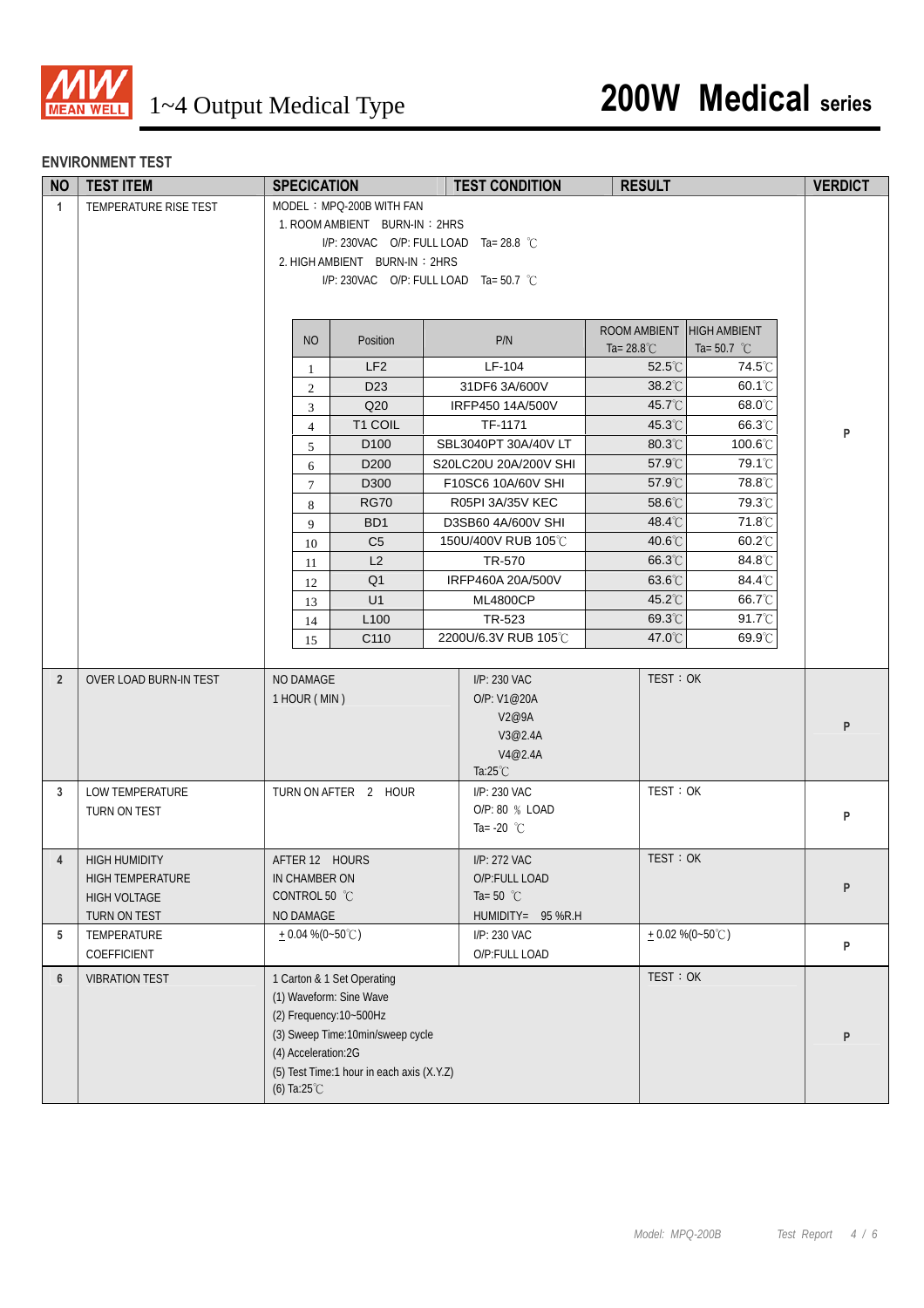

#### **SAFETY TEST**

| <b>NO</b>      | <b>TEST ITEM</b>            | <b>SPECICATION</b>                                                                               | <b>TEST CONDITION</b>                                                                                        | <b>RESULT</b>                                                                      |                       | <b>VERDICT</b> |
|----------------|-----------------------------|--------------------------------------------------------------------------------------------------|--------------------------------------------------------------------------------------------------------------|------------------------------------------------------------------------------------|-----------------------|----------------|
|                | WITHSTAND VOLTAGE           | I/P-O/P: 4 KVAC/min<br>I/P-FG: 1.5 KVAC/min<br>O/P-FG: 1.5 KVAC/min                              | $I/P$ -O/P: 4.2 KVAC/min<br>I/P-FG: 1.8 KVAC/min<br>$O/P$ - $FG: 1.8$ KVAC/min<br>Ta:25 $°C$                 | $I/P-O/P$ :<br>2.05<br>$I/P-FG$ :<br>0.82<br>0.13<br>$O/P-FG$ :<br>NO DAMAGE       | mA<br>mA<br>mA        | P              |
| $\overline{2}$ | <b>ISOLATION RESISTANCE</b> | $I/P$ -O/P:500VDC>100M $\Omega$<br>$I/P$ -FG: 500VDC>100M $\Omega$<br>$O/P-FG:500VDC>100M\Omega$ | $I/P$ -O/P:<br>500<br><b>VDC</b><br>$I/P-FG$ :<br>500<br><b>VDC</b><br>O/P-FG: 500 VDC<br>Ta: $25^{\circ}$ C | $I/P-O/P$ :<br>$\mathfrak{D}$<br>30<br>$I/P-FG$ :<br>$O/P-FG$ :<br>30<br>NO DAMAGE | GΩ<br>GΩ<br>$G\Omega$ | P              |
| 3              | <b>GROUNDING CONTINUITY</b> | FG(PE) TO CHASSIS<br>OR TRACE < $100 \text{ m}\Omega$                                            | 40 A / 2min<br>Ta:25 $°C$                                                                                    | 17<br>$m\Omega$                                                                    |                       | P              |
| 4              | APPROVAL                    | TUV: Certificate NO : TA50069957<br>UL: File $NO \div E227340$                                   |                                                                                                              |                                                                                    |                       | P              |

#### **E.M.C TEST**

| <b>NO</b>      | <b>TEST ITEM</b>                               | <b>SPECICATION</b>                                         | <b>TEST CONDITION</b>                                          | <b>RESULT</b>                        | <b>VERDICT</b> |
|----------------|------------------------------------------------|------------------------------------------------------------|----------------------------------------------------------------|--------------------------------------|----------------|
| $\mathbf{1}$   | <b>HARMONIC</b>                                | EN61000-3-2<br><b>CLASS A</b>                              | I/P: 230 VAC/50HZ<br>O/P:FULL LOAD<br>Ta: $25^{\circ}$ C       | PASS                                 | P              |
| $\overline{2}$ | <b>CONDUCTION</b>                              | EN55022<br><b>CLASS B</b>                                  | I/P: 230 VAC (50HZ)<br>O/P:FULL/50% LOAD<br>Ta: $25^{\circ}$ C | <b>PASS</b><br>Test by certified Lab | P              |
| 3              | <b>RADIATION</b>                               | EN55022<br><b>CLASS B</b>                                  | I/P: 230 VAC (50HZ)<br>O/P:FULL LOAD<br>Ta: $25^{\circ}$ C     | PASS<br>Test by certified Lab        | P              |
| 4              | E.S.D                                          | EN61000-4-2<br><b>INDUSTRY</b><br>AIR:8KV / Contact:4KV    | I/P: 230 VAC/50HZ<br>O/P:FULL LOAD<br>Ta: $25^{\circ}$ C       | CRITERIA A                           | P              |
| 5              | E.F.T                                          | EN61000-4-4<br><b>INDUSTRY</b><br><b>INPUT: 2KV</b>        | I/P: 230 VAC/50HZ<br>O/P:FULL LOAD<br>Ta: $25^{\circ}$ C       | CRITERIA A                           | P              |
| $6\phantom{1}$ | <b>SURGE</b>                                   | IEC61000-4-5<br><b>INDUSTRY</b><br>$L-N:2KV$<br>L,N-PE:4KV | I/P: 230 VAC/50HZ<br>O/P:FULL LOAD<br>Ta: $25^{\circ}$ C       | CRITERIA A                           | P              |
| 7              | Test by certified Lab $\&$ Test Report Prepare |                                                            |                                                                |                                      |                |

#### **M.T.B.F & LIFE CYCLE CALCULATION**

| <b>NO</b> | <b>TEST ITEM</b> | <b>SPECICATION</b>                          | <b>TEST CONDITION</b>                         | <b>RESULT</b> | <b>VERDICT</b> |
|-----------|------------------|---------------------------------------------|-----------------------------------------------|---------------|----------------|
|           | CAPACITOR        | SUPPOSE C110 IS THE MOST CRITICAL COMPONENT |                                               |               |                |
|           | LIFE CYCLE       | I/P: 230VAC                                 | O/P:FULL LOAD Ta= 25 °C LIFE TIME= 437900 HRS |               |                |
|           |                  | I/P: 230VAC                                 | O/P:FULL LOAD Ta= 50 °C LIFE TIME= 72238 HRS  |               |                |
|           | <b>MTBF</b>      | MIL-HDBK-217F NOTICES2 PARTS COUNT          |                                               |               |                |
|           |                  | TOTAL FAILURE RATE: 262.1k HRS              |                                               |               |                |